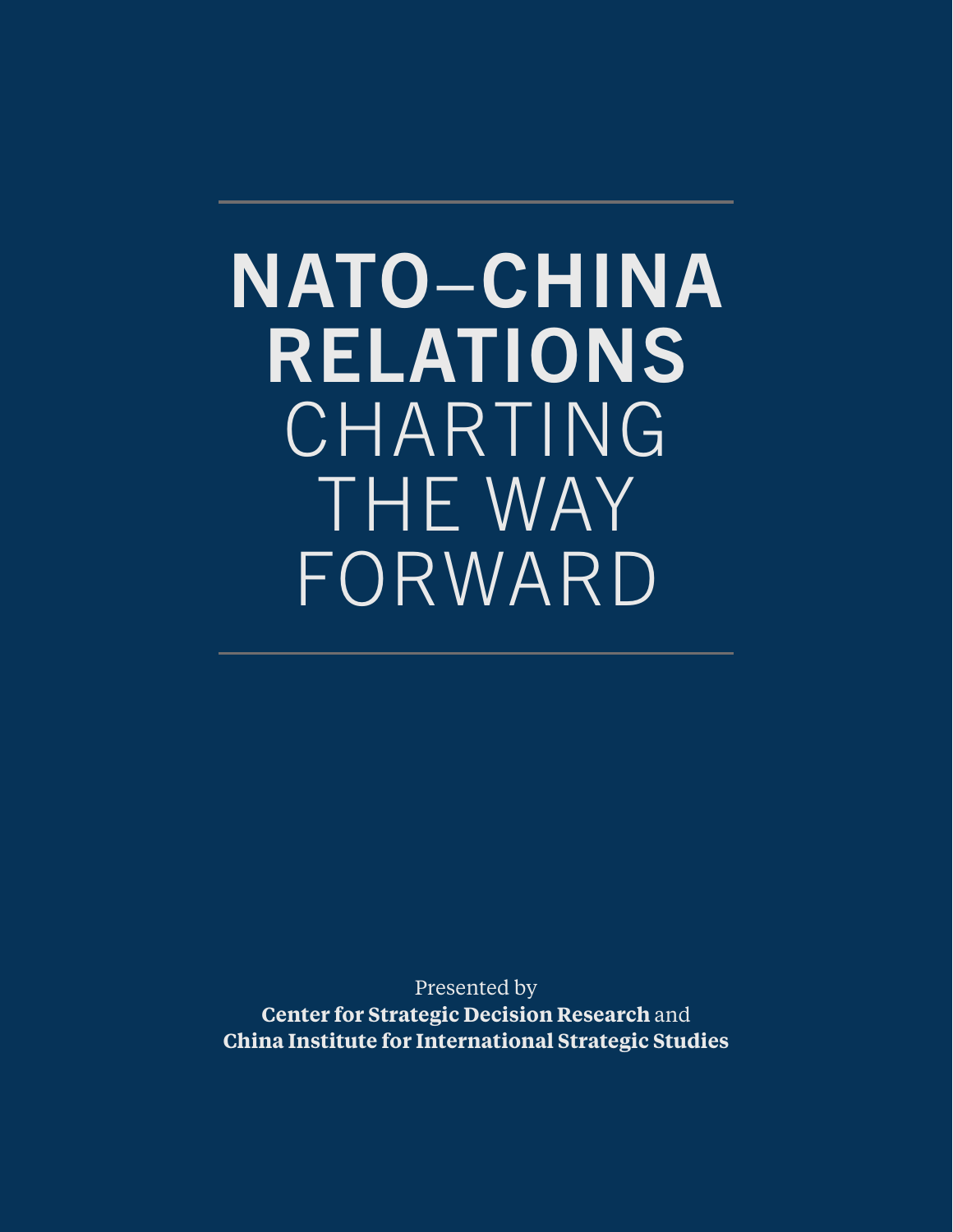## TABLE OF CONTENTS

| Ш.   | <b>BETWEEN CHINA AND THE WEST</b>                               |  |
|------|-----------------------------------------------------------------|--|
| III. | NATO PERCEPTIONS ON CHINA <b>CONCLUSTED ASSESSED ASSESSED</b> 4 |  |
| IV.  |                                                                 |  |
| V.   |                                                                 |  |
| VI.  | <b>AREAS OF CONVERGENCE</b>                                     |  |
|      | VII. AN AGREED ROADMAP TO TAKE NATO-CHINA RELATIONS FORWARD  10 |  |
|      |                                                                 |  |
|      |                                                                 |  |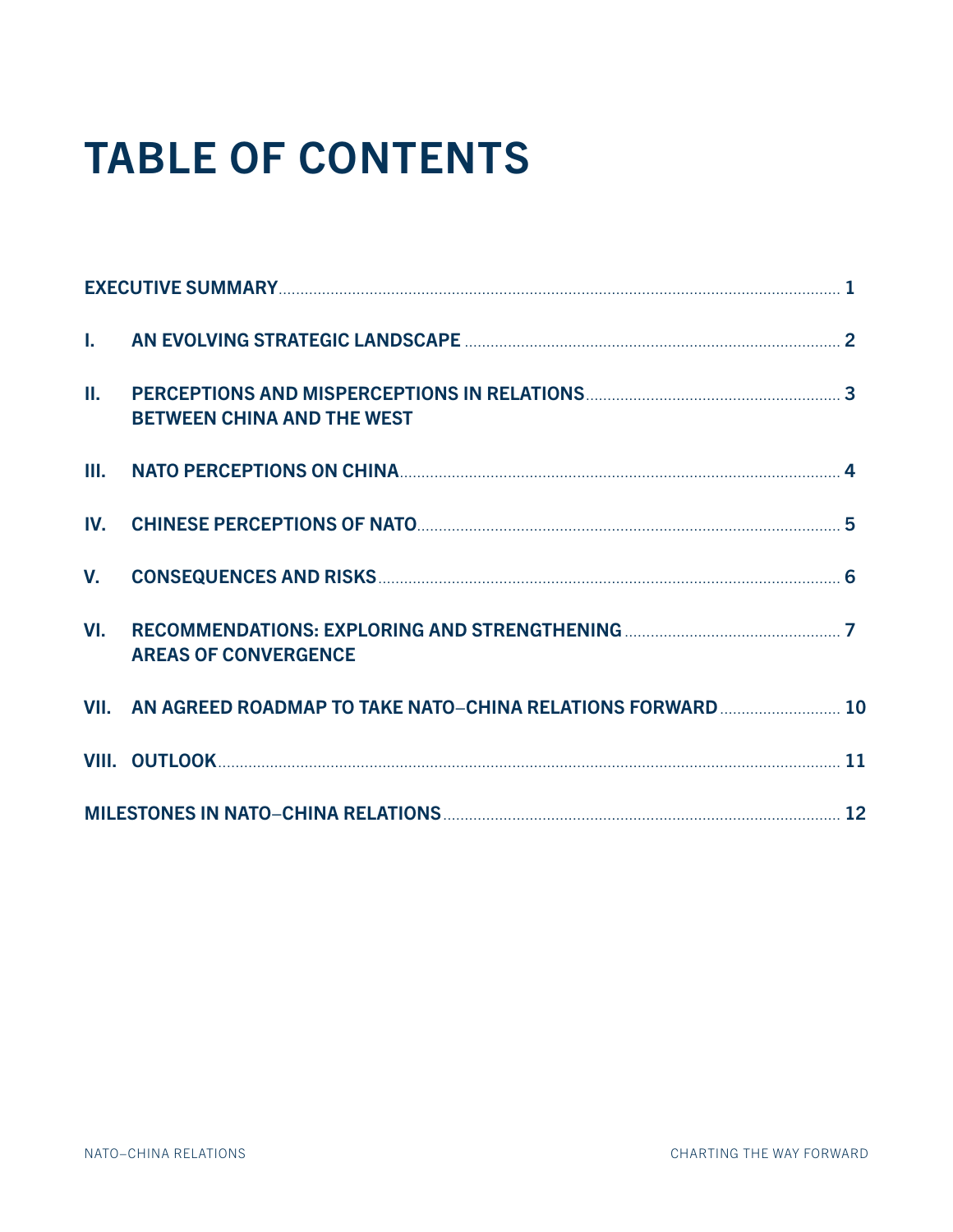## EXECUTIVE SUMMARY

Over the last year, the Center for Strategic Decision Research (CSDR) in Menlo Park, California and the China Institute for International Strategic Studies (CIISS) in Beijing convened a series of frank and unusually open virtual discussions between NATO experts and CIISS global security scholars. The NATO experts included former Assistant (or Deputy Assistant) Secretaries General and a recent member of the North Atlantic Council. The CIISS experts include its Vice Chairman and former senior military officers, as well as renowned defense and international security scholars.

These discussions included the profound implications of the COVID-19 pandemic; observations about the Biden administration's impact on relations between China and the West; NATO and Chinese views regarding the Asia-Pacific region as well as social values including human rights; and the implications of the G7, NATO, and EU–U.S. Summit meetings on international dynamics.

While the main focus of our virtual discussions has been on the future of NATO–China relations, the CSDR–CIISS group of experts agreed that misperceptions and miscalculations about each other's strategic intentions and capabilities can be a dangerous source of escalation and conflict. Consequently, a principal goal of this project has been to address these concerns and to create an atmosphere of trust and mutual understanding between NATO and China experts that might lay the groundwork for promoting dialogues at different levels, including regular high-level official exchanges and track II dialogues.

The group also identified and discussed five topical areas in which a sustained dialogue between NATO and China could make sense in discovering mutually aligning interests: maritime security, climate change, regional security, military transparency, and risk reduction and counterterrorism.

In the interests of transparency and in order to inspire the policy debates among the NATO allies and in China about their future relationship, the CSDR–CIISS group of experts decided to share the main findings of their discussions, together with a set of recommendations about areas of potentially converging interests. The experts propose the development of a roadmap between NATO and China, supported by a dedicated Track II process, as a meaningful way forward.

The CSDR and CIISS have agreed to continue their regular and constructive exchanges on regional and international security issues. Talking to each other is always better than talking about each other.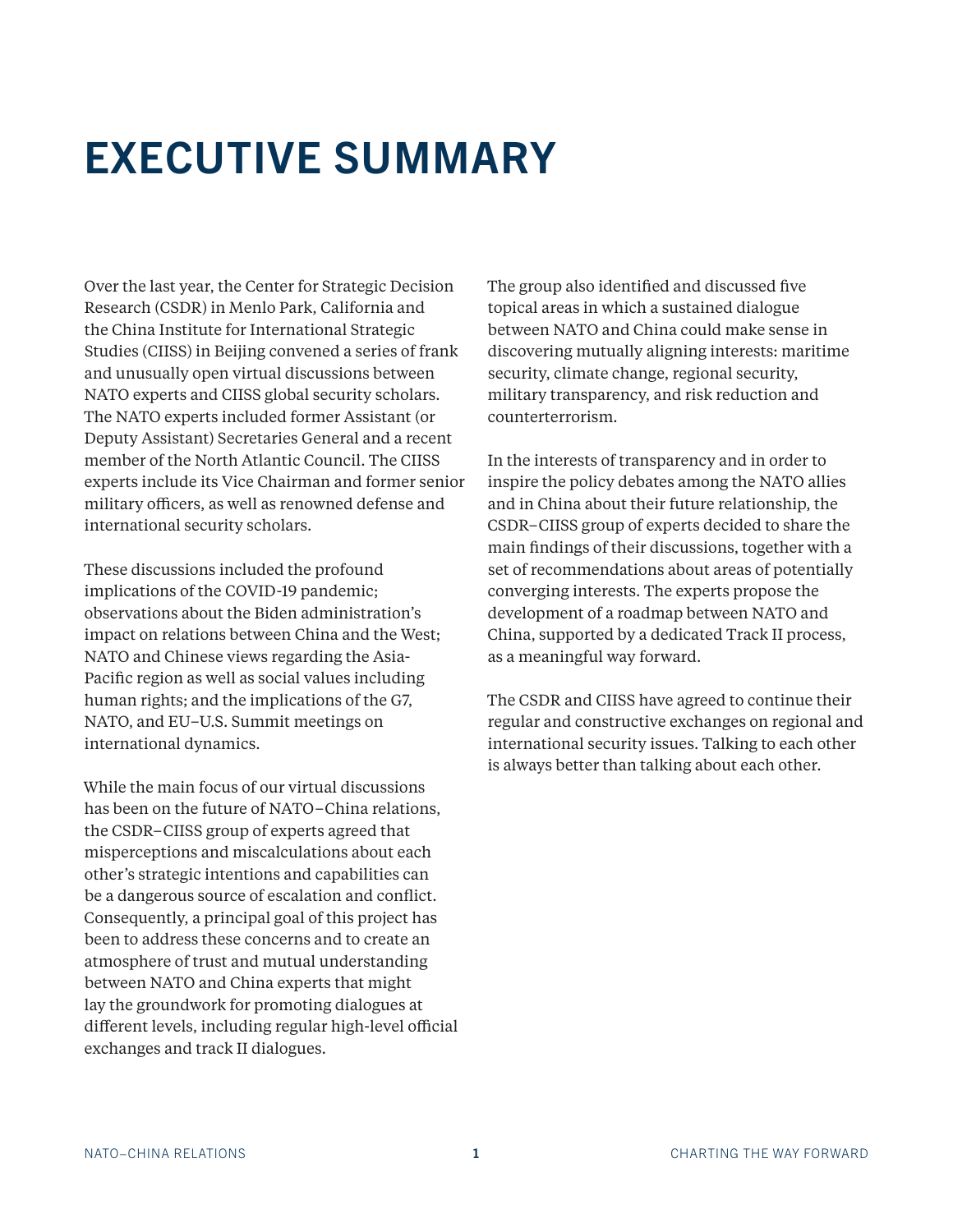## I. AN EVOLVING STRATEGIC LANDSCAPE

In his remarks at the 2021 virtual Munich Security Conference, U.S. President Joe Biden set a clear priority for his country's allies, saying, *"We must prepare together for a long-term strategic competition with China."* His statement did not come as a big surprise. Since the Biden administration's arrival at the White House, it has used every political stage to advocate a common transatlantic approach towards China. The guiding thought behind this is the strong, bipartisan belief that China poses a formidable challenge to the United States and a stable international system. Hence, the West's future strategic relationship with China has become a top agenda item in numerous multilateral and bilateral meetings.

A collective NATO response to China is still in the making. The allies do not regard it as posing a classical military threat, unlike Russia. But at their June 2021 meeting in Brussels, Alliance leaders agreed that "*China's stated ambitions and assertive behavior present systemic challenges to the rulesbased international order and to areas relevant to alliance security,"* underscoring their commitment to work on a common multi-faceted and assertive response to China's rise. Reacting to this strong language, the Chinese government vigorously denied that it posed a "systemic challenge to others," saying it would not sit back if others pose "systemic challenges" to it.

Yet after the Biden administration's first ten months of carefully choreographed diplomacy on China, transatlantic discussions on both sides of the Atlantic about how to respond to the challenges posed by a rising China remain difficult and complex. EU member countries display a spectrum of attitudes depending on geography, economic ties, and historical relations, which is reflected in

the consensus to regard China at the same time as a systemic rival, a competitor, and a partner. Over the last couple of years, however, the center of gravity in the EU has started to shift towards seeing China less as a benign trading partner than as a security challenge and technological rival, in view of its growing technological and military might, as well as its domestic and foreign policies.

Chinese investments in critical European infrastructure, the Belt and Road Initiative (BRI) and the 17+1 cooperation with the countries of central and eastern Europe have caused mounting suspicion in the EU. An EU investment screening mechanism has been operational since October 2020. In March 2021 the EU adopted the first sanctions on China in 30 years, by imposing restrictive measures on four Chinese individuals and one entity that are considered responsible for serious human rights violations. China, in response, introduced sanctions against members of the EU Political and Security Committee, the European Parliament and national parliaments, as well as some European NGOs. Beijing's reaction was strongly condemned by EU member states and the European Parliament, leading to the decision to freeze the ratification of the EU–China Comprehensive Agreement on Investment.

China and the Indo-Pacific region (a term introduced by the U.S. and accepted by NATO, but objected to by China which still uses Asia-Pacific region instead) have also become an important theme in the EU's dialogue with its closest partners. The item was on the agenda when EU leaders met with President Biden on 15 June 2021 for the first EU–U.S. Summit since 2014. The two sides committed to *"coordinating our shared concerns, including ongoing human rights violations in Xinjiang and Tibet; the erosion of autonomy and democratic processes in Hong Kong; economic coercion; disinformation campaigns and regional*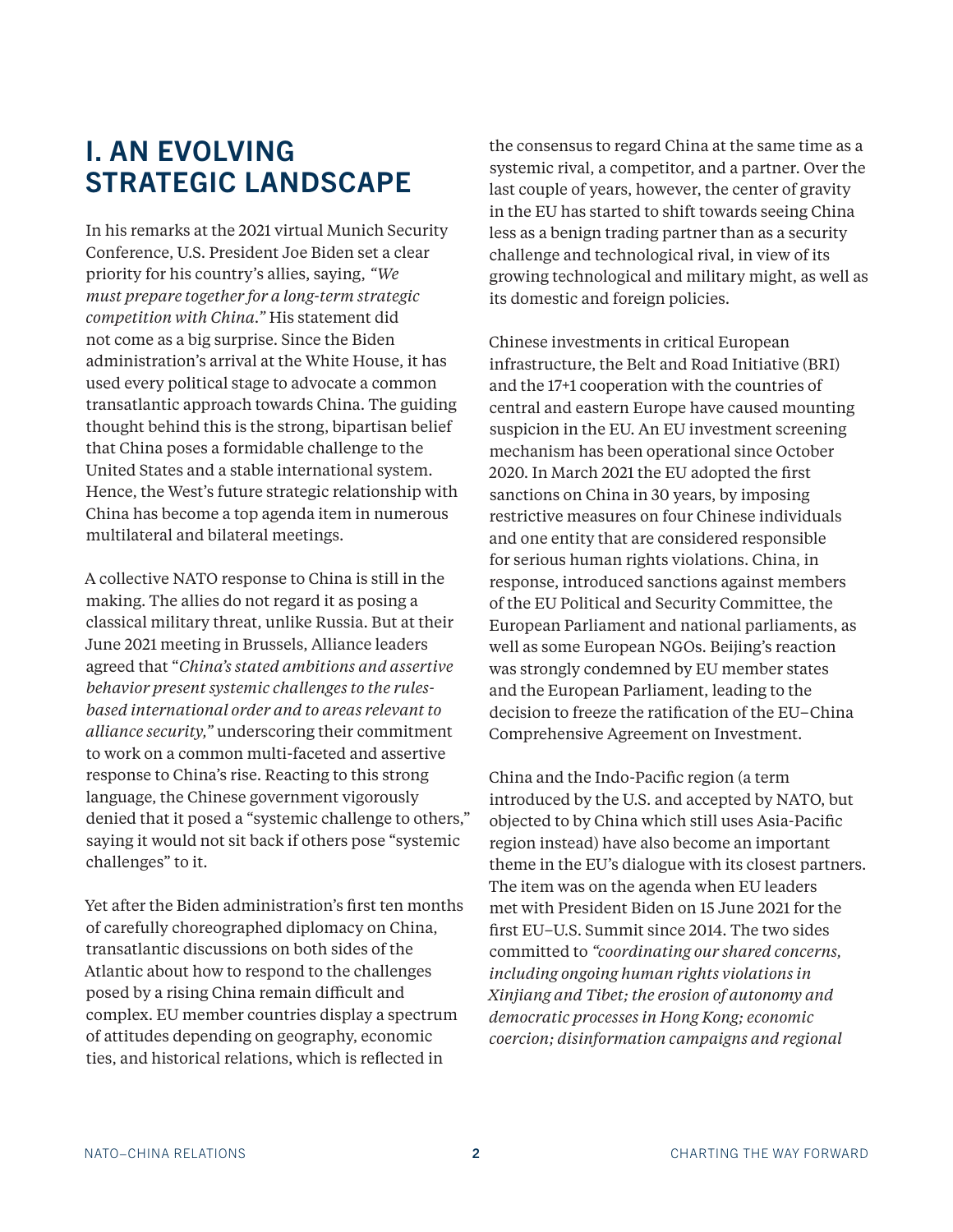*issues."* They also expressed *"concerns about the situation in the East and South China Seas and strongly opposed any unilateral attempts to change the status quo and increase tensions."* Similar statements were issued after the EU Summits with India and Japan.

The COVID-19 pandemic is interacting with global changes unseen in a century and exerting major impacts on international politics, world economy, the geostrategic landscape, and global governance. However, China believes that the trend of peace, development, cooperation, and win-win is irreversible. China stated repeatedly that it adheres to the path of peaceful development and pursues a mutually beneficial strategy of opening up. China's development will constitute no threat to any other country, but will rather continue to provide new opportunities for the world.

Whatever course of action the EU–China relationship takes in the future, it will continue to be informed by a variety of perceptions and misperceptions of each side's strategic intentions. The risks of misunderstanding need to be countered by continuing dialogue.

## II. PERCEPTIONS AND MISPERCEPTIONS IN RELATIONS BETWEEN CHINA AND THE WEST

"Perception is reality" is a well-known maxim of international diplomacy. Once relationships become more complex and even hostile, misperceptions fueled in this modern age by the power of the social media and the populist press go viral increasingly quickly. These misperceptions take root and are subsequently difficult to dislodge. Bridge-building and dialogue must therefore begin

with an honest attempt by each side to identify key mutual (mis)perceptions. By seeing which particular actions or political narratives have the most mobilizing impact on the other's behavior and might even lead us into a spiral of confrontation, we can better identify those actions and narratives that can avoid this outcome.

It should not be surprising that at this first CSDR– CIISS expert dialogue, participants identified a number of misperceptions in the NATO–China relationship and divergences in various key policy areas. Although NATO has had a number of civilian and military contacts with Beijing on an ad hoc basis in the past, China has come on to the Alliance's formal agenda only recently. NATO's analyses of China have tended to involve only specialists from the West. Thus the Western Alliance clearly has more work to do to develop a full understanding of the complex factors driving Beijing's foreign and security policies. China also needs to enhance exchanges and understanding with NATO.

Moreover, NATO today is a much more complex and multifaceted organization than it was during the Cold War. Its strategies, policies, and priorities evolve constantly to adjust to today's fast-changing security landscape. It has embarked on the elaboration of a new Strategic Concept, and one can anticipate more adaptations to its agenda as a result of this exercise.

The CSDR–CIISS group of experts devoted significant time to mapping the key reciprocal perceptions. It also sought to identify the most important areas of divergence and disagreement over security and defense issues, as well as potential areas of convergence and cooperation. Addressing perceptions and misperceptions in a frank but constructive manner was seen as a critical prerequisite for putting the NATO–China relationship on a productive track.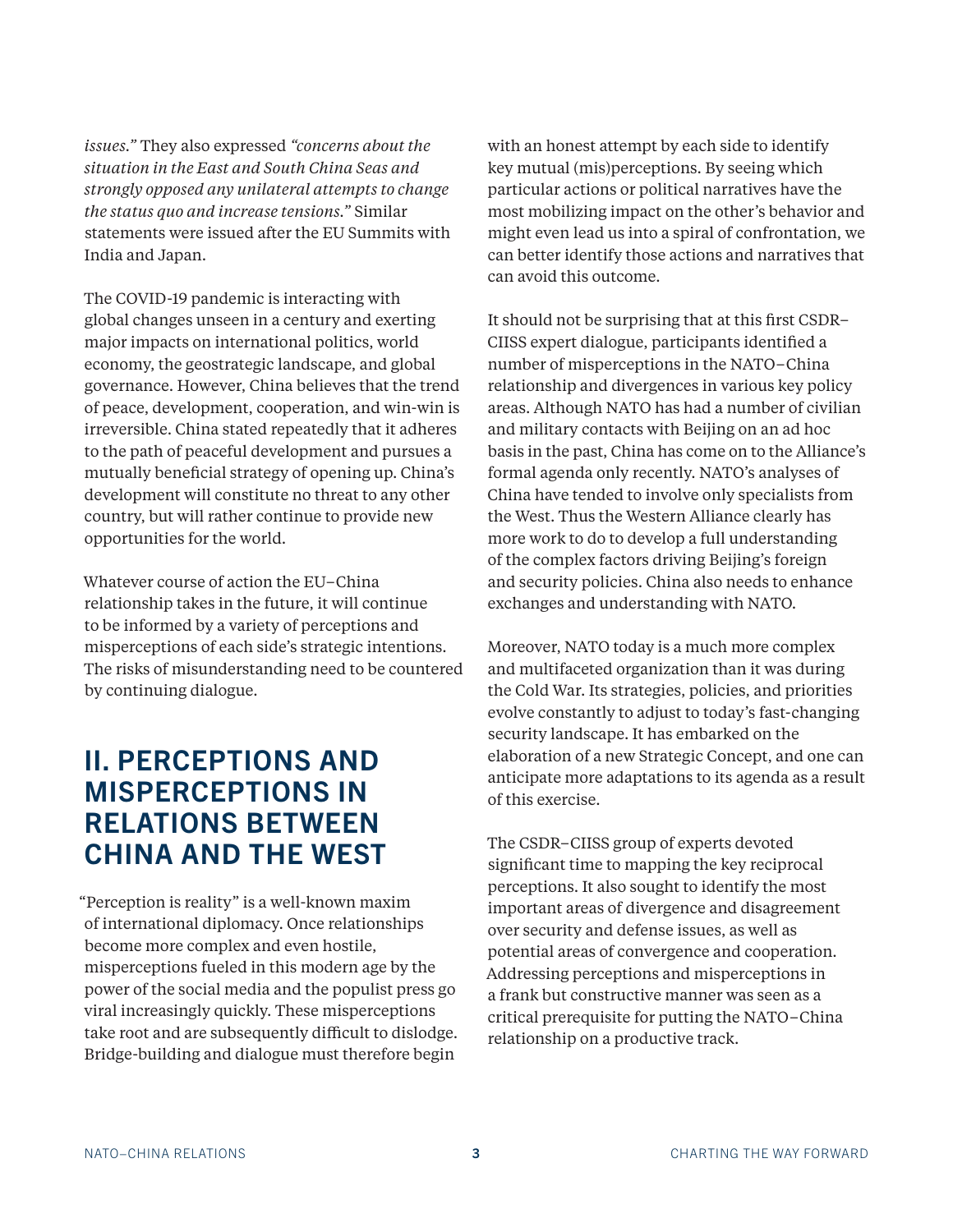## III. NATO PERCEPTIONS ON CHINA

Undoubtedly, there are many nuances among individual NATO allies' perceptions of China, given their different levels of engagement with Beijing as well as different economic or even strategic interests. Nevertheless, the fact that all 30 NATO allies were able to agree on language on China in their Brussels Summit communiqué of 14 June 2021 underscores their general consensus as to the security challenges posed by a rising China. These can be summarized as follows:

- China is an authoritarian state that does not share NATO's values. It is a one-party state that does not respect the human rights of its citizens, especially minority groups such as the Uighurs or the Tibetans.
- China does not respect international law and treaty commitments where these go against its national interests. It has a selective approach to observing international norms. The situation in Hong Kong and rulings of the International Court of Justice and the World Trade Organization support this perception.
- China is increasingly pushing its model of state authoritarianism on the global stage as superior to the western countries. It is actively promoting this narrative in the developing countries in Asia, Africa, and Latin America but also in Europe. Chinese aid and investment come at a heavy political price and result in poorly executed projects and severe indebtedness.
- China has a long-term strategy to dominate global supply chains and future core technologies. It seeks to gain control of innovative companies through its direct foreign investments, but it also resorts to cyber

espionage and massive theft of commercial data and intellectual property through statesponsored or state-condoned computer network hacking. It has a particular interest in controlling transportation links abroad in order to fuel its export-driven economy. Its civilian technologies are a potential threat to western security because the Chinese state exerts back-door control.

- China is rapidly building up its military capabilities. Its military spending, doctrines, procurement system, and dual-use approach remain opaque. NATO allies are also concerned by the deteriorating situation across the Taiwan strait and the increase in Chinese military exercises. China is also using its military power more assertively to demonstrate its control of the airspace and sea space around its borders. Its growing maritime and air presence in the Indo-Pacific region is a threat to freedom of navigation in recognized international waters. Its development of anti-satellite tests and of space weapons add to these concerns. In addition to the rapid expansion of China's blue-water navy, the NATO allies are disturbed by the increase in its intermediate and long-range missiles and acquisition of hypersonic capabilities.
- NATO allies are also alarmed by the close military cooperation between China and Russia. Joint Russia–China drills in Europe's close vicinity have become more frequent. China's investments in Europe, and its deepening relations with some European states, have also led to an increasing awareness among the NATO allies of China's growing and multifaceted presence in and around Europe. The overall impression is that all the various strands of Chinese statecraft—military, economic, technological, and diplomatic—are giving Beijing much greater geopolitical leverage over European affairs than European capitals have over Chinese affairs.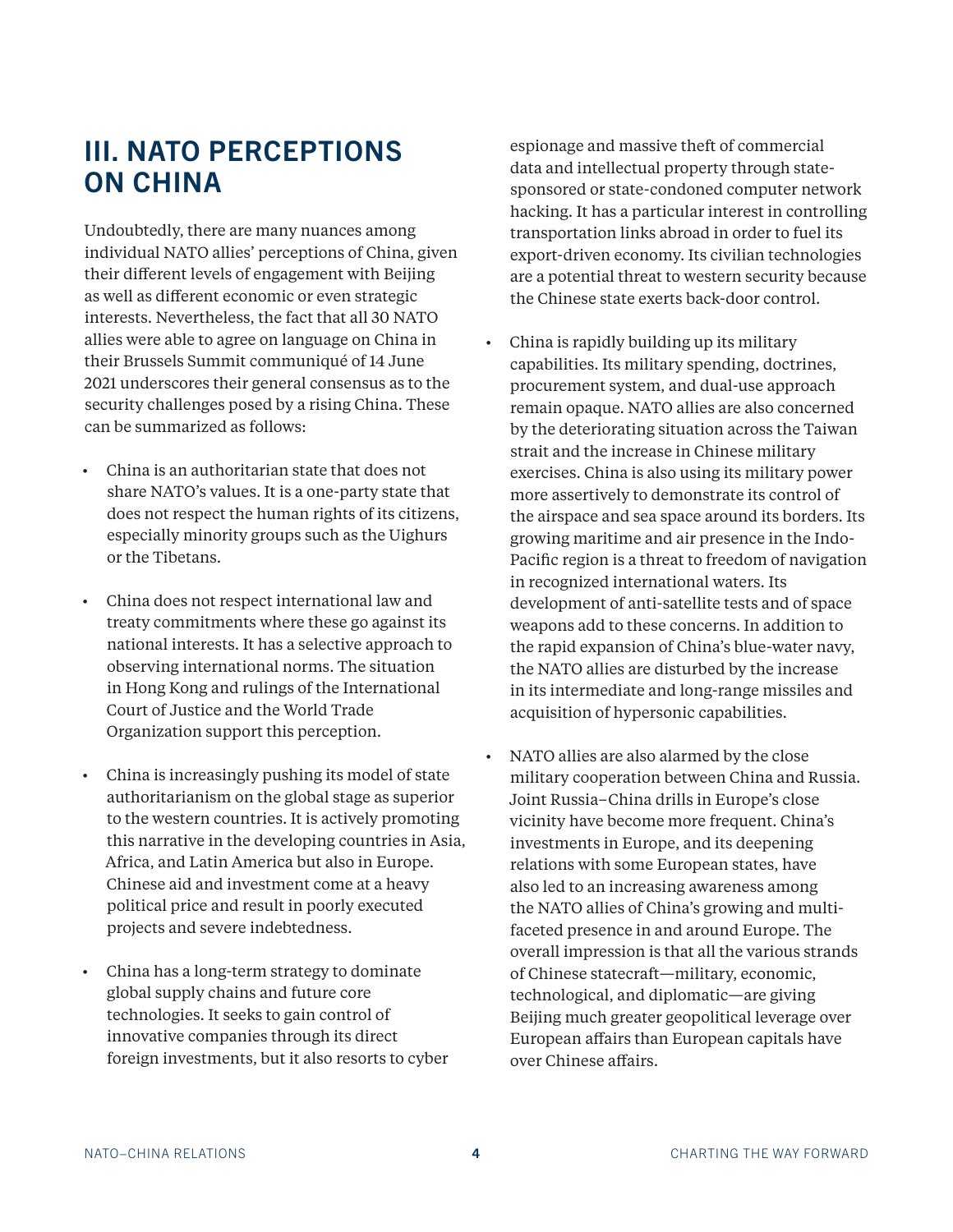- China did not play a positive role during the pandemic. It delayed informing the World Health Organization of the Coronavirus outbreak. Beijing's "vaccine diplomacy" has been primarily geared towards avoiding critical questions about the origin of COVID-19. The NATO allies have also been disturbed by the virulence of the Chinese government's public attacks on the western countries.
- Most importantly, there is a mounting perception that China is a serious systemic competitor. It is not seen as a military threat at present but hopes that it would evolve internally in a more democratic direction or would become committed to the rules-based liberal order through the forces of globalization and economic interdependence have been largely abandoned. Over the long run, China is viewed as a much more significant rival to the western countries than Russia because of its greater capacity for innovation and technological development, its military power projection capabilities and its much larger role in global trade and investment.

## IV. CHINESE PERCEPTIONS OF NATO

The CSDR–CIISS experts dialogue produced many valuable insights into Chinese perceptions of NATO. These can help the Alliance in its encounters with Chinese policymakers to better grasp the reality of today's NATO, and to focus a future dialogue on real policy disagreements as well as areas where interests are aligned, rather than on erroneous inherited impressions. Overall, Chinese perceptions of NATO can be summarized as follows:

• NATO is still a Cold War organization. It needs a threat to survive or legitimize its existence, and China is a convenient scapegoat to provide that

threat. China is being used to drive Washington's concept of an "Alliance of Democracies" and to cover up the weaknesses of these democracies, such as political polarization, economic stagnation, poor secondary education and skills, and inadequate investment in public infrastructure. Moreover, China's military modernization gives some western countries an additional pretext to push for higher military spending among its own members.

- The U.S. dominates NATO strategically, militarily, and politically. Europeans in NATO are politically divided and militarily uneven. The U.S. wants to turn NATO from an alliance essentially focused on Russia to one that increasingly prioritizes China as the key challenge and glue for cementing the future transatlantic security partnership. NATO is therefore likely to move from being a regional to a global alliance. Sooner or later it will inevitably increase its military profile and presence in the Asia-Pacific region.
- Western initiatives are nothing but attempts to prevent China from achieving strategic parity with some western countries, let alone overtake them in the long run. For instance, the U.S. has been pushing for Beijing to join the strategic nuclear arms talks between Washington and Moscow, even though China possesses only a fraction of the nuclear warheads in the U.S. and Russian arsenals. The U.S. has been criticizing China for its development of new hypersonic missiles, intermediate missiles, stealth aircraft, battlefield robotics, and cyber and space weapons; but Washington and its allies are developing the same capabilities. To criticize China points to double standards.
- The West's opposition to the "penetration" of Chinese civilian technologies is hypocritical. False claims of security vulnerabilities and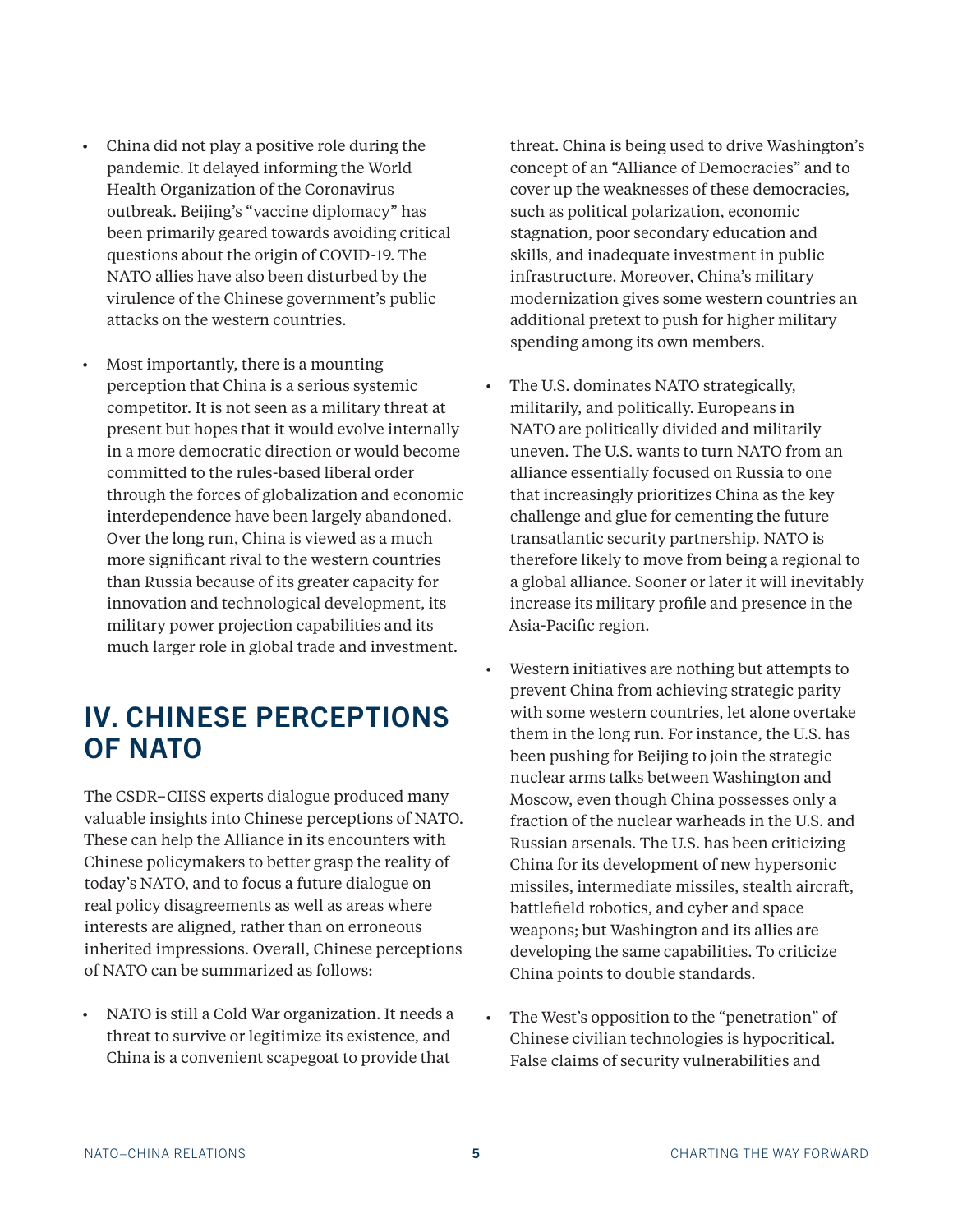Chinese state interference are invoked for protectionist reasons and to give western companies an unfair market advantage. The treatment of Huawei and TikTok, the denial of Google apps to Chinese manufacturers, as well as restrictions on Chinese banks and energy companies, are clear examples of the misuse of security arguments to penalize Chinese goods and services. Washington and its allies seem to favor a "grand decoupling" from China which risks splitting technology into separate spheres with different standards and shrinking interoperability.

- The international system is based on the principle of state sovereignty and noninterference in internal affairs. The United States and its allies are increasingly violating these principles by condemning China and imposing sanctions on it for its internal behavior, notably with regard to Xinjiang and Hong Kong. The U.S. administration is also undermining the One China policy by increasing its official engagement and defense relations with Taiwan. Western countries ask for understanding when they take measures in the name of their own security; but they do not show China the same understanding when it needs to act against terrorism, extremism and separatism within its own borders.
- With regard to the China–U.S. relations, although the U.S. labels China a long-time "strategic competitor," China sticks to the policy of maintaining dialogue, managing differences, and avoiding confrontation. China and the U.S. both stand to gain from cooperation and lose from confrontation. The two sides need to respect each other's core interests and major concerns, and respect each other's right to development. With regard to the China–EU relations, China advocates an objective and

rational view that cooperation between China and the EU is far greater than competition, and consensus is far greater than differences. China and the EU are partners, rather than rivals.

- China's rise, along with the emergence of other major powers, shows that the western-dominated multilateral system has outlived its purpose. Yet the western countries are unwilling to accept a new multilateral order in which their own power would be reduced. By trying to revitalize the G7 and adding India, Australia, South Africa, and South Korea (ROK) to it, the West seeks to contain China's legitimate rise. The same logic holds true for the revival of the Quad and the establishment of AUKUS in the Asia-Pacific and Washington's efforts to boost the global outreach of NATO. The new narrative of an "Alliance of Democracies" seeks to preserve the West's dominance and destabilizes global politics.
- Some NATO members have sent ships and planes to the vicinity of China in recent years. The Asia-Pacific region does not need to establish military blocs and should no longer cause confrontation between major powers, let alone forming small cliques aimed at instigating a new Cold War. NATO should adhere to its original geographical positioning and play a constructive role in securing peaceful and stable regional development.

## V. CONSEQUENCES AND RISKS

The CSDR–CIISS group of experts identified a number of potential consequences and risks arising from these and related perceptions.

• China and the western countries led by the U.S. could enter a syndrome of confrontation because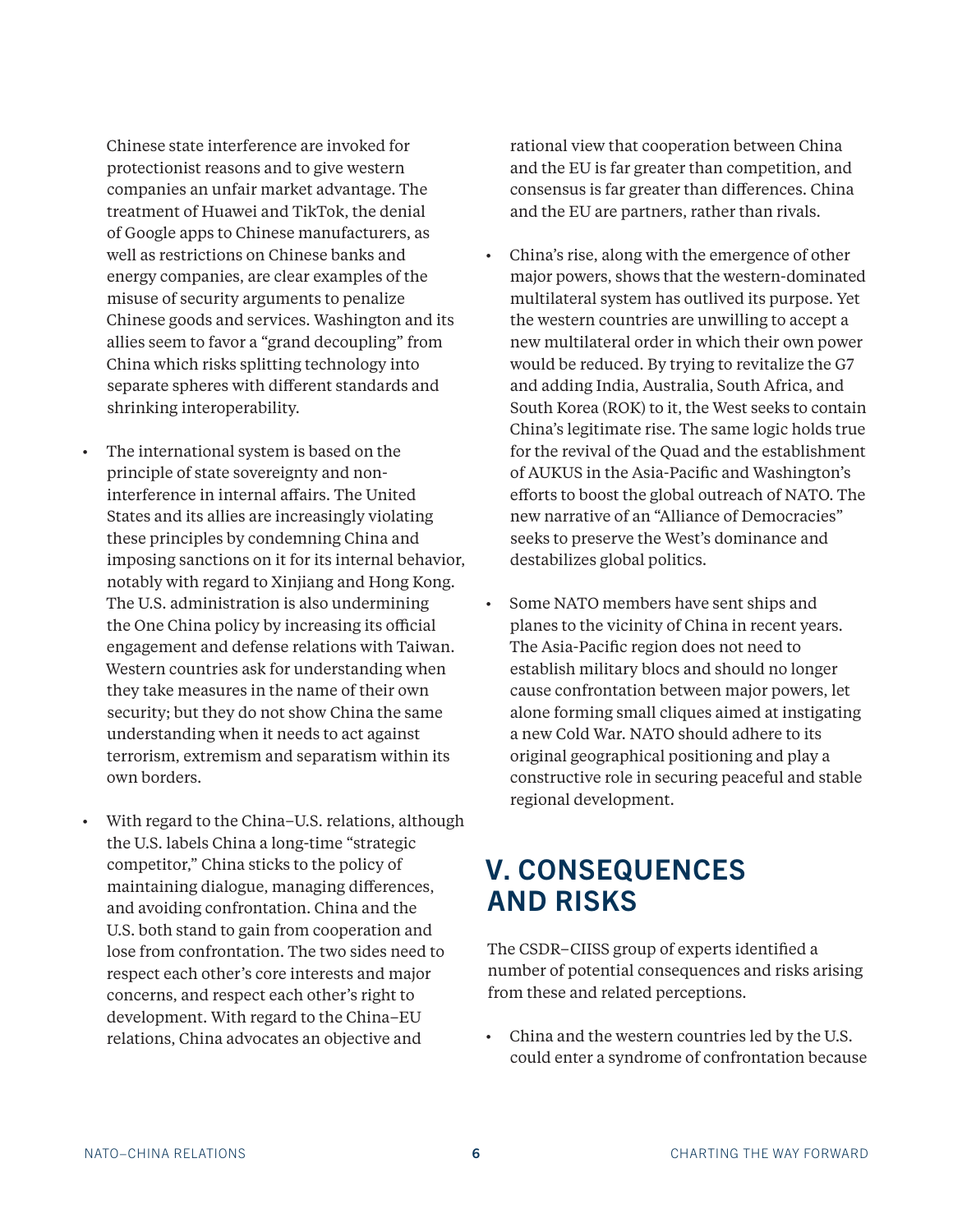of different perceptions and misjudgments that could undermine the ability of both sides to deal with common challenges. The scope for dialogue, cooperation, and accommodation would progressively dwindle.

- As the military forces of both China and the West come into closer contact, there is the risk of incidents and clashes that could escalate. This suggests the urgent need for the establishment of regular and crisis military communication channels and mechanisms and risk reduction measures.
- Economic and technological decoupling could lead to major trade losses and enormous economic damage, especially at a time when the world needs to recover from the impact of the pandemic and pare down financial deficits and out-of-control public spending.
- Antagonism between China and the West could undermine the ability to deal with common challenges where their cooperation is needed, such as regional hot spot issues, over North Korea (DPRK), the Iran nuclear file, maritime piracy, organized crime, and the COVID-19 pandemic. Climate change is now the most glaring example.
- The lack of clear rules and doctrine regarding potential cyber attacks against critical infrastructure or military systems could lead to rapid escalation and excessive retaliatory measures, possibly driving China and the West into open conflict.
- A lack of effective dialogues between the military establishments of China and the West could lead both sides to increasingly base their planning and force postures on worst-case scenarios and automatic responses and escalation ladders,

similar to the U.S.–Soviet "Dead Hand" of the Cold War. In such an environment it would become harder to achieve arms control and disarmament steps as they would be seen as constraining the freedom of action of both sides.

• Growing military suspicion or even antagonism between China and the West carries the risk that regional crises and conflicts could be seen through the prism of a new Cold War. Rightly or wrongly, each side would see the influence of the other at play and intervene to block it, thereby risking escalation.

## VI. RECOMMENDATIONS: EXPLORING AND STRENGTHENING AREAS OF CONVERGENCE

The CSDR–CIISS group of experts discussed a wide spectrum of topics for potential dialogue and cooperation between the Alliance and China, ultimately identifying five topical domains. While respective strategic goals, perceptions and viewpoints on these five individual issues may differ and are bound to evolve further, the group agreed that there should be sufficient space for the two sides to talk to each other directly. This is all the more important as the "strategic competition" a term accepted by NATO but rejected by China between the United States and China is likely to increase considerably; it is no longer an implausible worst-case scenario that this could escalate into military conflict.

Were NATO and China to decide to engage in a more regular and structured dialogue, the two sides would not need to build their relationship from scratch. Instead, they could draw on two important building blocks: first, past and existing NATO–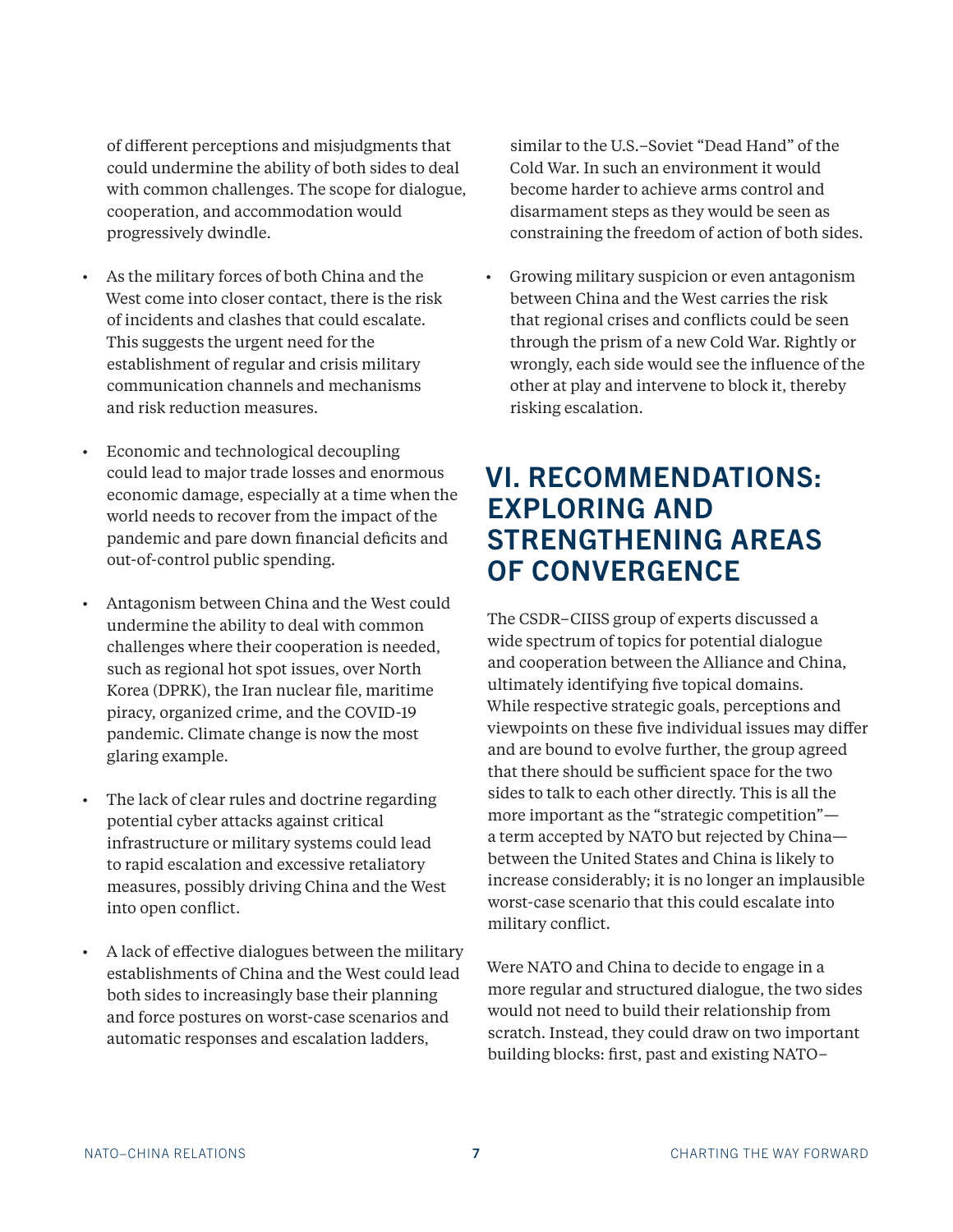China engagement that represents a valuable departure point; and second, a number of issues that both sides have identified in the course of their earlier interaction as worthy themes for discussion and collaboration.

The most promising areas of mutually aligning interests appear to be the following:

#### **1. Maritime security**

Given the successful record of NATO–China maritime collaboration in the Gulf of Aden, a renewed effort to explore whether there is sufficient common ground in the area of anti-piracy and maritime security seems worthwhile.

For China, ensuring the safety of international waterways against piracy is likely to remain an important national security objective since the country's trade and economic interests abroad depend to a large extent on safe maritime transport routes. The Gulf of Aden, for example, belongs to those international waters to which China attaches particular significance since the Maritime Silk Road—the naval component of China's BRI—passes through this waterway. The Indian Ocean and Mediterranean Sea are other crucial maritime regions whose security matters to China for the same reasons.

For the Alliance, the maritime domain has always been of key strategic importance. NATO's naval forces constitute an integral part of its defense and deterrence posture. They contribute in many ways to safeguard NATO territories and populations and to project stability far beyond allied borders.

A NATO–China dialogue about current and future challenges to maritime security in general, and in the Mediterranean, Gulf of Aden, and the Indian Ocean in particular, could therefore be a useful starting point to exchange views on this important subject. Such conversations could also contribute to mutual military confidence-building and transparency.

#### **2. Climate change**

Given, on the one hand, NATO's successful track record of assistance in natural disasters and weather-related crises in allied and partner countries, based on well-established planning, decision-making, and deployment patterns, and, on the other hand, China's experience in managing natural disasters and humanitarian relief, climate change appears to be another topic of convergence in NATO–China relations.

At the Brussels Summit in June 2021, NATO leaders described climate change as *"one of the most defining challenges of our time."* Subsequently, they adopted a concrete Climate Change and Security Action Plan to counter the effects of greater temperature extremes, sea-level rise, and the increasing number of extreme weather events. NATO regards climate change as a "threat multiplier" that can affect resilience and civil preparedness, operational planning, the protection of military installations, and critical infrastructure. The allies seek to incorporate climate change considerations into NATO's full spectrum of work in the future, including defense planning, capability development, and civil preparedness and exercises.

The Chinese government, for its part, has long acknowledged the impact of climate changerelated risks on the country's stability and economic growth. China has been increasingly affected by more serious floods, more extreme droughts, diminished fishery productivity, and other ecological changes. Its armed forces have been closely integrated with civilian authorities for flood and drought response and, as a result, have developed sophisticated disaster response capabilities and experience.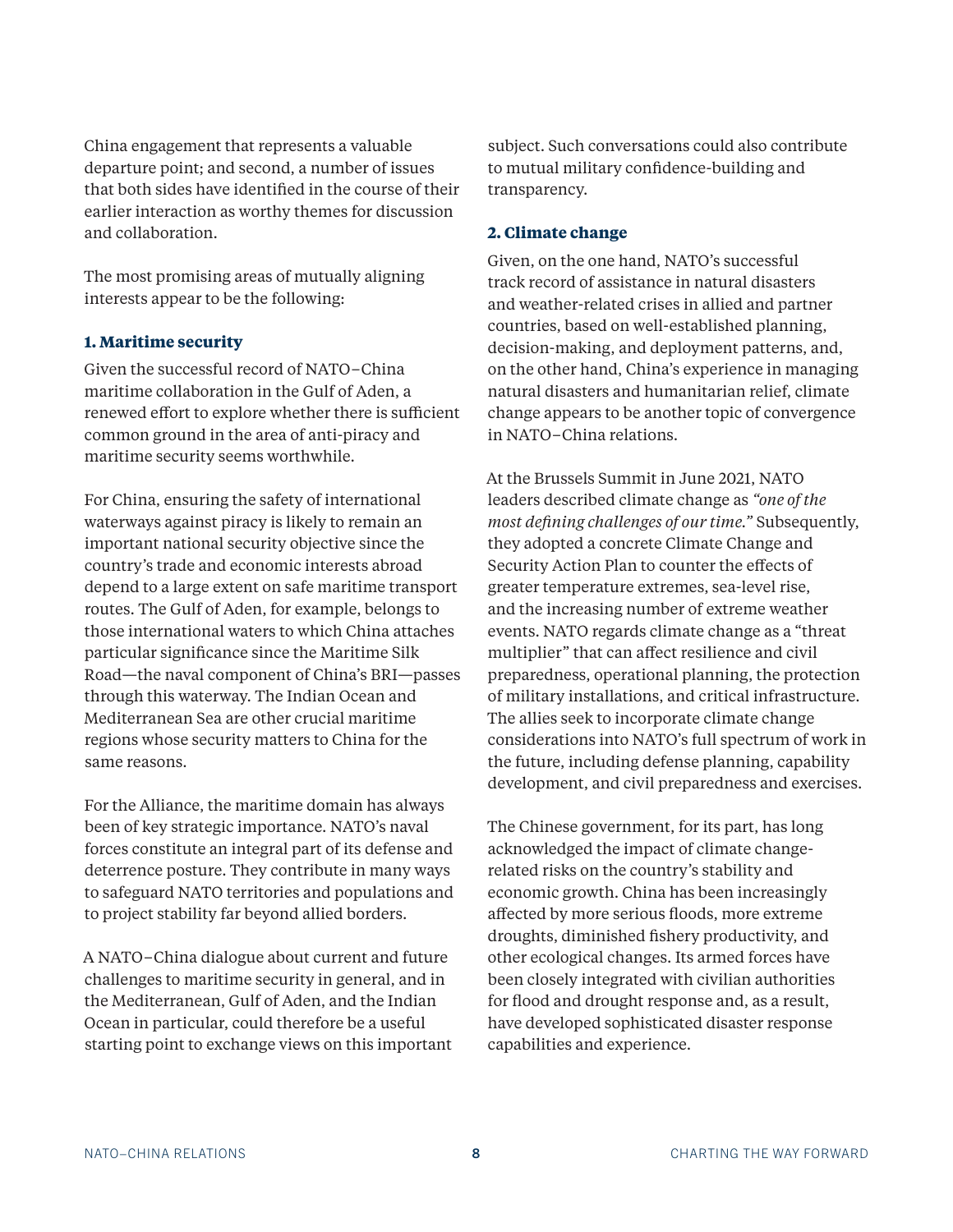Exchanging views on the security implications of climate change and the role of the military in helping with challenging weather events will most likely prove a fruitful topic for regular conversations and perhaps even practical cooperation between NATO and China.

#### **3. Regional security**

Comparing assumptions about current and future regional security developments appears to be another meaningful topic for a NATO– China dialogue, particularly with regard to the Korean Peninsula.

From a NATO perspective, the DPRK's nuclear and ballistic missile programme remains a *"global threat that requires a global response"* (NATO Secretary General Jens Stoltenberg, Munich 2018), not only because of the various nuclear tests Pyongyang has conducted in clear defiance of the Treaty on Non-Proliferation of Nuclear Weapons (NPT). In addition to its nuclear capabilities, the DPRK has made significant advances in terms of its conventional weapons, both chemical and biological, as well as its cyber capabilities. The volatile security position in Northeast Asia has direct security ramifications for the NATO allies, which now face a credible threat from the DPRK's missiles.

China clearly has a significant interest in the stability of the Korean Peninsula. China's position on the issue has been committed to achieving the denuclearization of the peninsula, to solving the issue through dialogue and to maintaining peace and stability on the Korean Peninsula. China has been working for these goals for decades, and its role has been irreplaceable.

Whereas the NATO allies would be likely to wish to hear China's assessment on the situation in the Asia-Pacific region, China might be equally eager to hear about the Alliance's intent to pay more

strategic attention to the Asia-Pacific region and strengthen its partnerships with Australia, Japan, the ROK, and New Zealand. While NATO has repeatedly stated that it does not intend to play a military role in this region, individual NATO allies have already conducted naval operations in China's close vicinity, including in the South China Sea, and will continue to do so. Clarifying NATO's strategic intent in the region and exchanging information about current and planned naval activities conducted by individual allies would be necessary.

#### **4. Transparency in sensitive areas and military risk reduction**

There are a number of plausible reasons why strategic competition between the United States and China might become even more pronounced in the future, which, in turn, could increase the risk of military conflict. As both sides are modernizing their military posture and developing new sophisticated weapons and technologies, mutual distrust and suspicion about strategic intentions, motives, doctrines, and capabilities have grown considerably. At the same time no effective mechanism exists between the two nuclear-armed countries to settle their disagreements peacefully, let alone to help avoid misunderstandings that could lead to dangerous military escalation.

A similar situation exists in the NATO–China relationship. Diplomatic encounters and militaryto-military contacts between the two parties are essentially non-binding and only occur occasionally. Their current level of interaction is certainly not sufficient to help avoid incidents when their respective forces are in close proximity, or to promote crisis communication and deconfliction. At minimum, NATO and China should have a genuine interest in establishing basic communication procedures, aimed at avoiding unintended military collision and misunderstandings.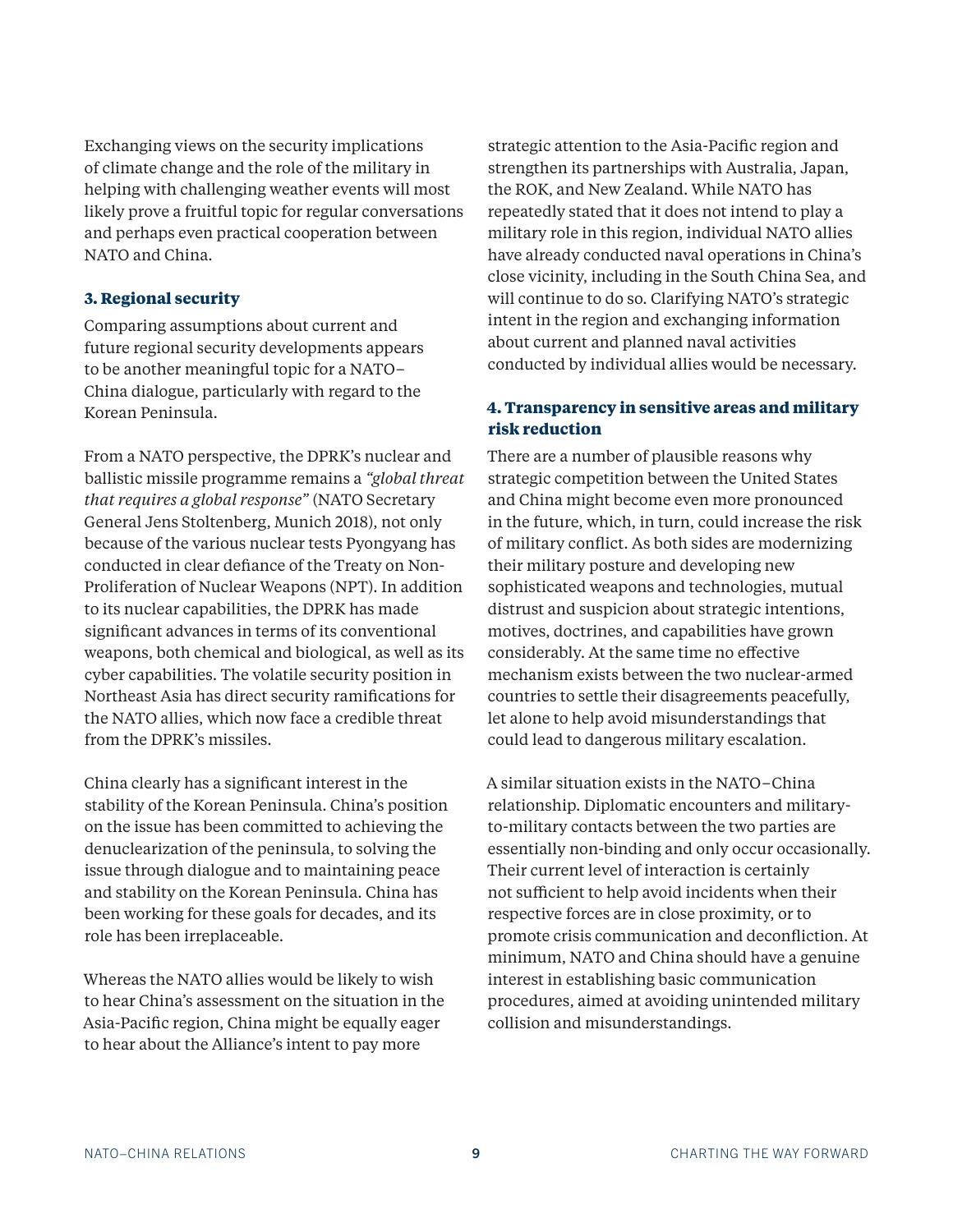In order to set the NATO–China relationship on a path of transparency and risk avoidance, their level of ambition should go beyond the creation of communication mechanisms. Instead, the two sides should seek to establish comprehensive norms of behavior and transparency measures. Regular dialogues about nuclear and conventional doctrines, military strategies and the future of warfare could lead, in the long run, to a better mutual understanding of strategic intentions and threat perceptions, and address both NATO and Chinese concerns and interests.

NATO and China should also seek to include the use of emerging and disruptive technologies and developments in space and cyberspace in future discussions, ideally with the aim of working towards internationally agreed norms and rules. The implications of artificial intelligence, for instance, in future military operations is one of the many areas that still await discussion and regulation. The same holds true for two other important military domains: space and cyberspace. A prudent and gradual exchange of views on these sensitive national security topics will be critically important if NATO allies and China do not want to widen the current gulf of suspicion and distrust between them.

#### **5. Counterterrorism**

In the foreseeable future, terrorism is likely to remain one of the critical security challenges for international stability.

After the withdrawal of western forces and the Taliban's victory, Afghanistan might again become a hub for terrorist groups. While al-Qaeda and the IS affiliate in Khorasan (ISIS-K) have managed to survive years of western and Afghan counterterrorism efforts in the country, the terrorist threat could become more prominent in the future and bring Afghanistan once more to the verge of civil war.

A growing terrorist threat in and from Afghanistan jeopardizes China's foreign and economic objectives, as any form of instability could threaten the China–Pakistan Economic Corridor and the BRI. In particular, the security of China's western region could be at risk, especially Xinjiang, which borders over 76 km the eastern end of the Wakhan Corridor separating Tajikistan and Pakistan.

In the past few years, China's efforts to work directly with the former government in Kabul have included joint law enforcement operations, counterterrorism combat training and activities to prevent drug and arms trafficking. While it is still too early to assess the future course of the Taliban regime in Kabul, including its relationship to other militant groups such al-Qaeda and ISIS-K, Chinese interests should continue to focus on keeping any form of terrorist threat in Afghanistan and in China's vicinity at bay.

In light of the Alliance's track record in counterterrorism training and activities, and its involvement in the Global Coalition against Daesh, there may be merit in NATO and China exploring if and how they could eventually reach common ground in this area.

## VII. AN AGREED ROADMAP TO TAKE NATO−CHINA RELATIONS FORWARD

Establishing a sustained and more regular dialogue between NATO and China requires sufficient political willingness by all parties. NATO Secretary General Jens Stoltenberg and Chinese State Councilor and Foreign Minister Wang Yi appeared to reach a constructive level of understanding at their virtual meeting on 26 September 2021. In their respective public statements, each welcomed the opportunity for an expanded dialogue and noted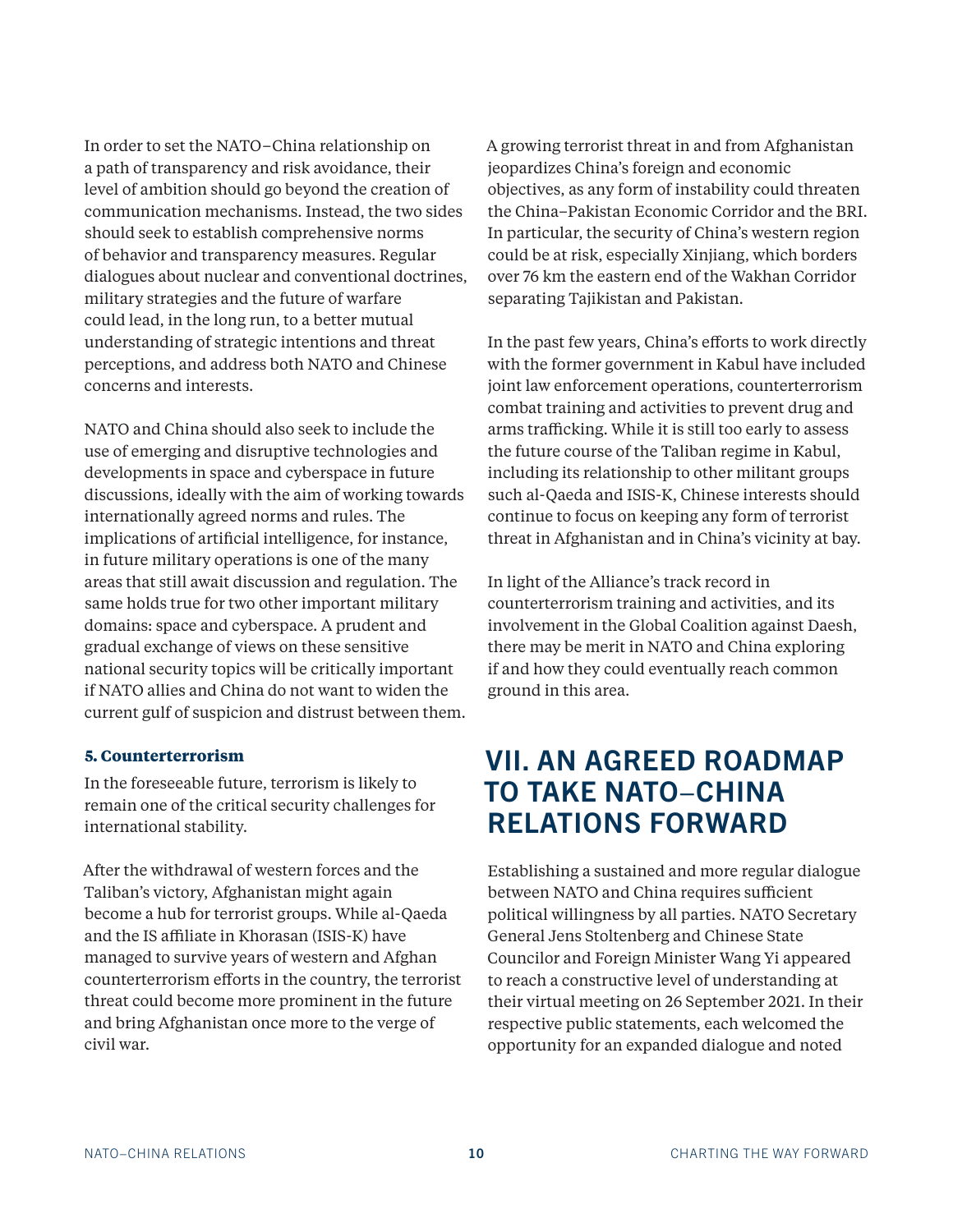the potential for further exchanges on issues of common interest.

The CSDR–CIISS group of experts agreed that notwithstanding future work on NATO's new Strategic Concept, the EU Strategic Compass and other important strategy documents that the U.S. administration can be expected to finalize (for example, a new National Security Strategy), as well as evolving security considerations in China, representatives from both sides should meet more regularly in the future. They may wish to consider developing a **Joint Roadmap** for their future interaction. This can spell out precise themes for discussions, expected deliverables, and a concrete meeting calendar for diplomatic and military representatives.

CSDR–CIISS experts also concurred that a **regular Track II discussion process**, involving non-official NATO and Chinese experts, is a meaningful tool to inspire and support work on a NATO–China Joint Roadmap. To this end, CSDR and CIISS experts decided to continue meeting virtually in the future in order to foster mutual understanding and to exchange views on a range of security and defense issues. In particular, the further dialogue should develop ideas on how those areas for NATO–China cooperation that this report has identified can be carried forward."

## VIII. OUTLOOK

Looking ahead, the CSDR–CIISS group of experts believes that the international community is likely to continue to face several grave strategic challenges. Governments around the globe can be expected to pay particular attention to the recovery of their economies from the COVID-19 pandemic and to develop sustained efforts to mitigate the effects of climate change.

In Europe, several countries will focus on national elections and the formation of new governments. It still remains to be seen how the new German government and next French President will position themselves towards China. For sure, the government in Berlin will face important decisions in its first months, including on Huawei's role in Germany's 5G network and the renewal of the EU's Xinjiang sanctions in March. European policymakers can also be expected to remain deeply concerned about escalating tensions in the Taiwan Strait. Further departures from the (now) 16+1 grouping with China could also be possible early next year, following Lithuania's recent withdrawal.

The situation has become even more complicated since the signing of the AUKUS deal by Washington, Canberra, and London in late September 2021. Whether the new security arrangement between the three parties has really sent a shockwave through Europe remains to be seen. But any effort to form a collective transatlantic response to China will not become easier in the future.

Overall, however, U.S.–China relations will continue to shape international dynamics to a large extent, for two main reasons. First, the two countries carry disproportionate weight in the international system, in terms of their national economic, military, and technological power. Other major players such as the EU, Russia, India or Japan possess some of these capacities but only the U.S. and China have them all. And second, amid their growing competition the two powers will likely remain closely dependent on each other, notably through trade, their interconnected economies and technological globalization. How to balance strategic competition and deepen cooperation will be a profound challenge for all political leaders concerned, and a fruitful subject of discussion for the CSDR–CIISS group of experts in the months ahead.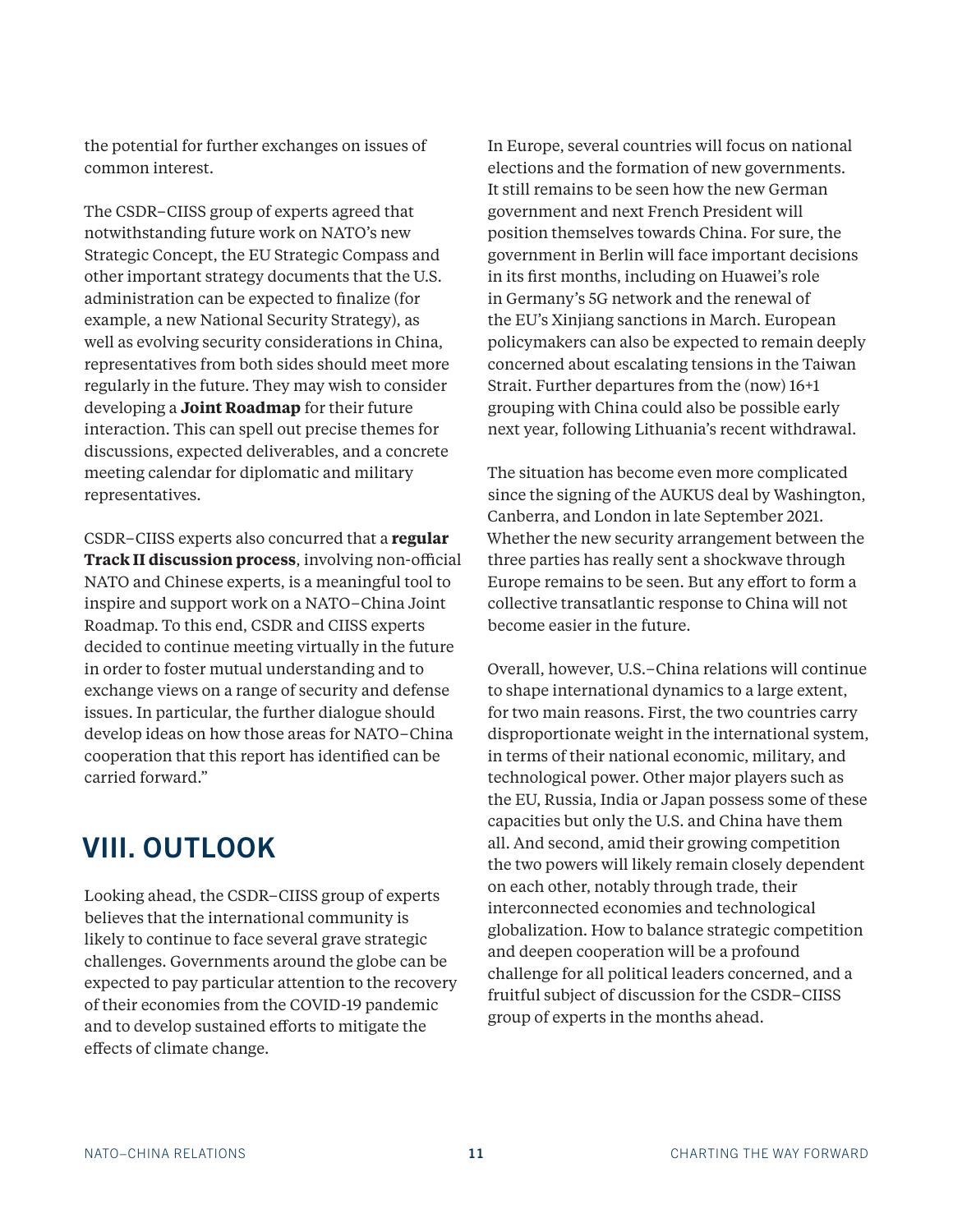## MILESTONES IN NATO−CHINA RELATIONS

| <b>YEAR</b> | 2002 | Then NATO Secretary General Lord George Robertson welcomed the Chinese Ambassador for the<br>first time at NATO headquarters.                                                                                                                                                                                                                                                          |
|-------------|------|----------------------------------------------------------------------------------------------------------------------------------------------------------------------------------------------------------------------------------------------------------------------------------------------------------------------------------------------------------------------------------------|
|             | 2007 | A Director General of the Chinese Ministry of Foreign Affairs paid a visit to NATO and highlighted<br>Beijing's interest in more regular staff-to-staff contacts.                                                                                                                                                                                                                      |
|             | 2008 | NATO and Chinese navies started to support each other's anti-piracy operations in the Gulf of<br>Aden, participating in the multinational Shared Awareness and Deconfliction Forum for maritime<br>security (SHADE). Practical cooperation between the two navies also included shared access to the<br>MERCURY maritime information tool and participation in various SHADE meetings. |
|             | 2009 | NATO Deputy Secretary General Claudio Bisogniero and other senior NATO diplomats travelled<br>to China. Bisognero held talks with high-ranking Chinese officials including then Chinese Vice<br>Foreign Minister Zhang Zhijun                                                                                                                                                          |
|             | 2011 | The Commander of NATO's counterpiracy maritime forces hosted the Commander of the Chinese<br>Counterpiracy Task Force on the NATO flagship in the Gulf of Aden.                                                                                                                                                                                                                        |

Director of NATO's International Military Staff, Lieutenant General Jürgen Bornemann, met in China with Major General Qian Lihua, Chief of the Foreign Affairs Office of the Ministry of National Defense, and General Ma Xiaotian, Deputy Chief of the General Staff of the PLA. The NATO team also visited the 3rd Guard Division of the Beijing Military Division and met with the Commander of the Shan'xi Provincial Military Region. The two sides agreed to deepen their cooperation in the counterpiracy, training and education domain, and to establish annual military staff talks between NATO's International Military Staff and its Chinese counterparts. 2012

Chinese diplomats and military representatives participated in some of NATO's annual conferences on WMD Arms Control, Disarmament and Non-Proliferation as well as in courses organized by the NATO School in Oberammergau, Germany. 2010–2014

- Chinese journalists, academics and officials paid visits to NATO headquarters and published articles in the *NATO Review*. 2011–2014
	- Director of NATO's International Military Staff, Air Marshal Christopher Harper, met in China with General Yi Xiaoguang, Deputy Chief of the General Staff of the PLA. The fourth defense and security policy dialogue between China and NATO was held in Beijing. 2015
	- NATO Secretary General Jens Stoltenberg, then NATO Deputy Secretary Rose Gottemoeller and the current NATO Deputy Secretary General Mircea Geoană had several meetings with the Head of Chinese Mission to the EU, Ambassador Zhang Ming. Gottemoeller also travelled to Beijing in late October to participate in the 8th Xiangshan Forum, co-hosted by the China Association for Military Science and the CIISS. Military-to-military talks were convened the same year with the fifth iteration of staff talks being held on 5 June 2018 in the new NATO headquarters. 2018
	- NATO Secretary General Jens Stoltenberg met virtually with Chinese State Councilor and Foreign Minister Wang Yi on 26 September. 2021